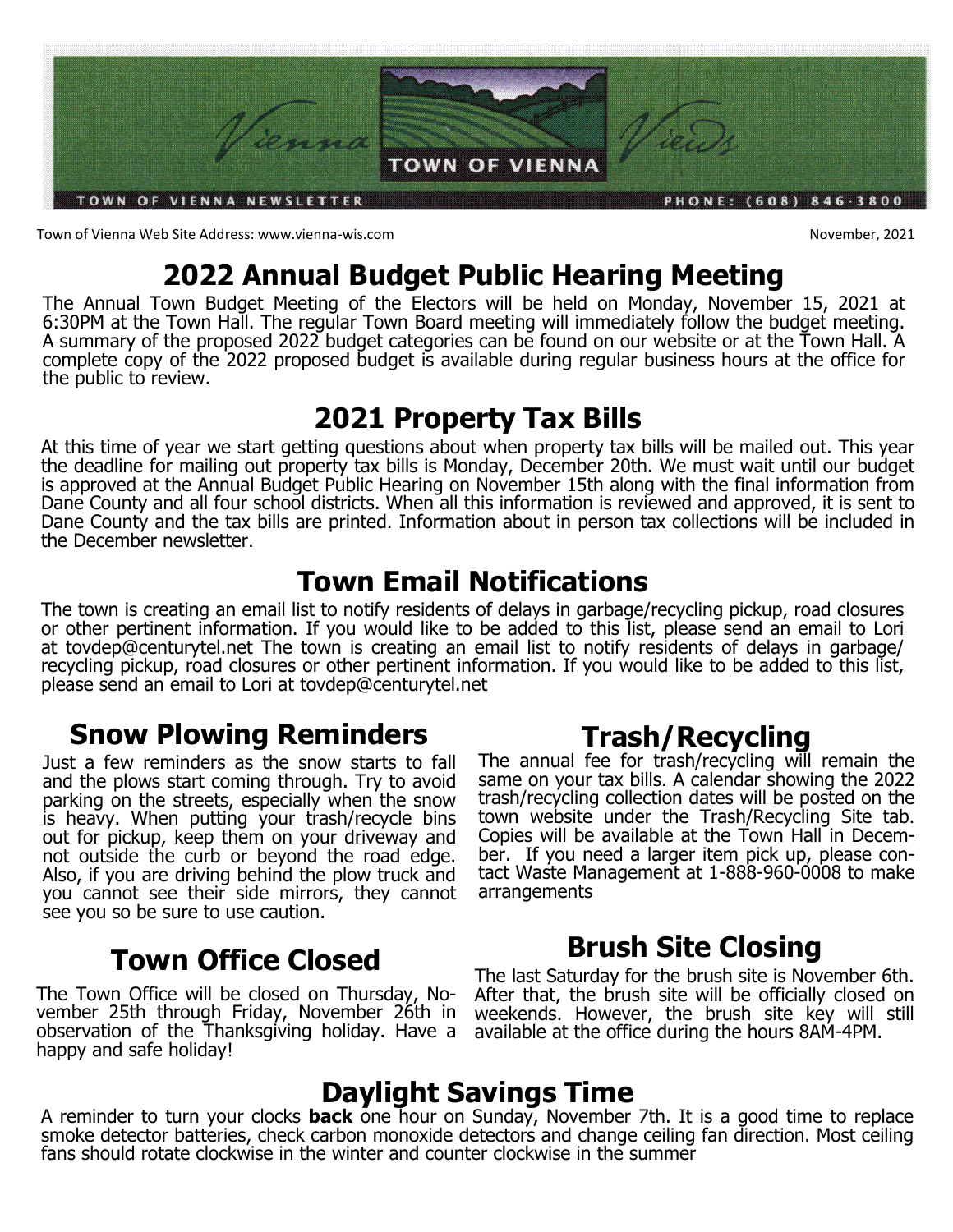### **Town of Vienna Board Minutes October 4, 2021**

The regular meeting was called to order on Monday, October 4, 2021 at 7:00 PM by Chair Jerry Marx. Supervisors, Ron Rupp, Gary Endres, Sherri Meinholz, Steve Ruegsegger, PW Supervisor Scott Benson and Clerk Kathy Clark were present.

#### **Pledge of Allegiance was recited**

**Public Comment:** Rupp inquired about the closure of River Road and if detours signs were set up redirecting traffic down town roads Hickory Lane and Cuba Valley Roads. He stated that the volume of traffic has increased and has become dangerous with the amount of trucks using this route.

**Approval of Minutes:** Motion by Rupp, second by Ruegsegger to approve the minutes for the September 20, 2021 town board meeting. Motion carried (5-0)

**Convene into Close Session** - The Town Board will convene into closed session pursuant to §19.85(1)(e) of the Wisconsin Statutes for purposes of deliberating or negotiating the purchasing of public properties, the investing of public funds, or conducting other specified public business, whenever competitive or bargaining reasons require a closed session (Discussion of new development and water services) Motion to convene into close session by roll call vote: Endres yes, Meinholz yes, Marx yes, Rupp yes, Ruegsegger yes. Motion carried and Board convened into closed session at 7:05pm.

**Reconvene into Open Session action if any:** Motion by Rupp, second by Ruegsegger to reconvene into open session and seek further legal counsel. Board reconvened at 8:07pm. Motion carried (5-0)

#### **Operator's License:** None

**Town Supervisor Reports:** Supervisor Ruegsegger meeting with the DeForest Area Senior Center is scheduled for Tuesday, September  $11<sup>th</sup>$ . Supervisor Rupp meeting with the Dane-Vienna Fire Department was held Monday, September  $27<sup>th</sup>$ . Supervisor Meinholz with the Waunakee EMS is scheduled for Thursday, October 14. Supervisor Endres meeting with Waunakee Fire Department was held Monday, September 27<sup>th</sup>.

**Town Clerk's Report:** Clark informed the board that Payne & Dolan have an audit commencing on October 7, 2021. They have reached out to request board members come to the Vienna site and be a part of the audit. Reminder that Treasurer training at Dane County for Tax process will be held October  $5<sup>th</sup>$  and  $6<sup>th</sup>$ from 9am to noon. The office will only be closed on Wednesday, October  $6<sup>th</sup>$  during these hours.

**Review and authorize payments of current town and utility bills, wages and expenses**: Motion by Ruegsegger, second by Rupp to approve the October 4, 2021 town bills as stated in the amount of \$19,584.82; Payroll \$16,635.97; Town Bills \$2,798.11; Utility 1 \$125.37 and Utility 2 \$25.37. Motion carried  $(5-0)$ 

**Adjourn:** Motion by Rupp, second by Ruegsegger to adjourn. Motion carried (5-0). Meeting adjourned at 8:12 PM.

**Prepared by: Kathleen Clark, Clerk** 

**Note:** These draft minutes are subject to approval at the October 18, 2021 Town Board Meeting

### **Town of Vienna Board Minutes October 18, 2021**

The regular meeting was called to order on Monday, October 18, 2021 at 7:00 PM by Chair Jerry Marx. Supervisors, Ron Rupp, Gary Endres, Sherri Meinholz, Steve Ruegsegger and Clerk Kathy Clark were present.

### **Pledge of Allegiance was recited**

**Public Comment:** Rupp stated that the dump trucks continue to use Cuba Valley as a short cut for the River Road closure and construction. He noted the trucks using the road are local and

should be held accountable. The Dane County Deputy Sheriff stopped out to talk with some of the haulers engineers and foreman. Marx stated there is an upcoming meeting and he will mention this again.

**Approval of Minutes:** Motion by Rupp, second by Ruegsegger to approve the minutes for the October 4, 2021 town board meeting. Motion carried (5-0)

**Discussion and review of Proposed 2022 Budgets:** Clark handed out an updated draft of the budgets and other supporting documents for review. The tax levy schedule was discussed, including the recent changes in the fire departments budget numbers. Clark continued with the review of revenue including the funding received for road maintenance and repair. Endres asked if there is a way to determine how much of the town's tax revenue is derived from the business district. Clark will have to go back and break that out and bring to the next meeting. The expense budget was reviewed next, including the allocated amount for road projects. Funds received by the state for roads like the General Transportation Aid and Town Road Improvement Plan (TRIP) add up to approximately \$300K for 2022 road repairs. Road Maintenance funds stayed the same at \$200K. The road projects for 2020 and 2021 have been paid in full. Next year WIBU is planned to be reconstructed from County Road DM to Meek Road. There are 3 culverts that need replacing and should be done later this month or early November in preparation for next year. Marx stated that maybe the road should be widened or at least each road be 22' wide with 2' shoulders. Estimates for the work have been requested. Kelley Lane is also targeted for repair next year. Payroll and compensation was discussed. A breakdown of what each full time employee's hourly cost, including benefits, was requested for the next meeting. Clark included cost to continue outsourcing the maintenance of the parks being there is no plan to purchase any equipment in 2022 due to the truck purchase in 2021. Discussion followed. At the next meeting, the budgeted debt will be discussed by the Treasurer. One item to be discussed on debt is the TRID reimbursement and should it be used to pay off one of the loans taken out for Schumacher.

### **Operator's License:** None

**Town Supervisor Reports:** Supervisor Ruegsegger meeting with the DeForest Area Senior Center was held for Tuesday, September  $11<sup>th</sup>$ . There are five people to interview for the new director position. Supervisor Rupp meeting with the Dane-Vienna Fire Department is scheduled for Monday, October 25th. Supervisor Meinholz meeting with Waunakee EMS was held Thursday, October 14. The new IT Software was installed for billing and tracking of events. The final budget was approved at the meeting with more funds needed for equipment. Supervisor Endres meeting with Waunakee Fire Department is scheduled for Monday, October 25th.

**Town Clerk's Report:** Clark informed the board that training for the upcoming tax season has been completed. The office will now process tax payments upon receipt since the software will be accessible at each work station. Endres asked about the Attorney status. A meeting is scheduled for next week to discuss the town's situation for development. Ruegsegger asked about the Solar Panel project. Invenergy recently called and stated the project has been downsized due to the capacity of the substation. They are looking at scheduling an update for the board in the near future.

**Review and authorize payments of current town and utility bills, wages and expenses**: Motion by Ruegsegger, second by Meinholz to approve the October 18, 2021 town bills as stated in the amount of \$35,361.11; Payroll \$6,859.77; Town Bills \$28,782.53; Utility 1 \$401.38 and Utility 2 \$818.11. Motion carried (5-0)

**Adjourn:** Motion by Endres, second by Ruegsegger to adjourn. Motion carried (5-0). Meeting adjourned at 8:07 PM.

**Prepared by: Kathleen Clark, Clerk** 

**Note:** These draft minutes are subject to approval at the November 1, 2021 Town Board Meeting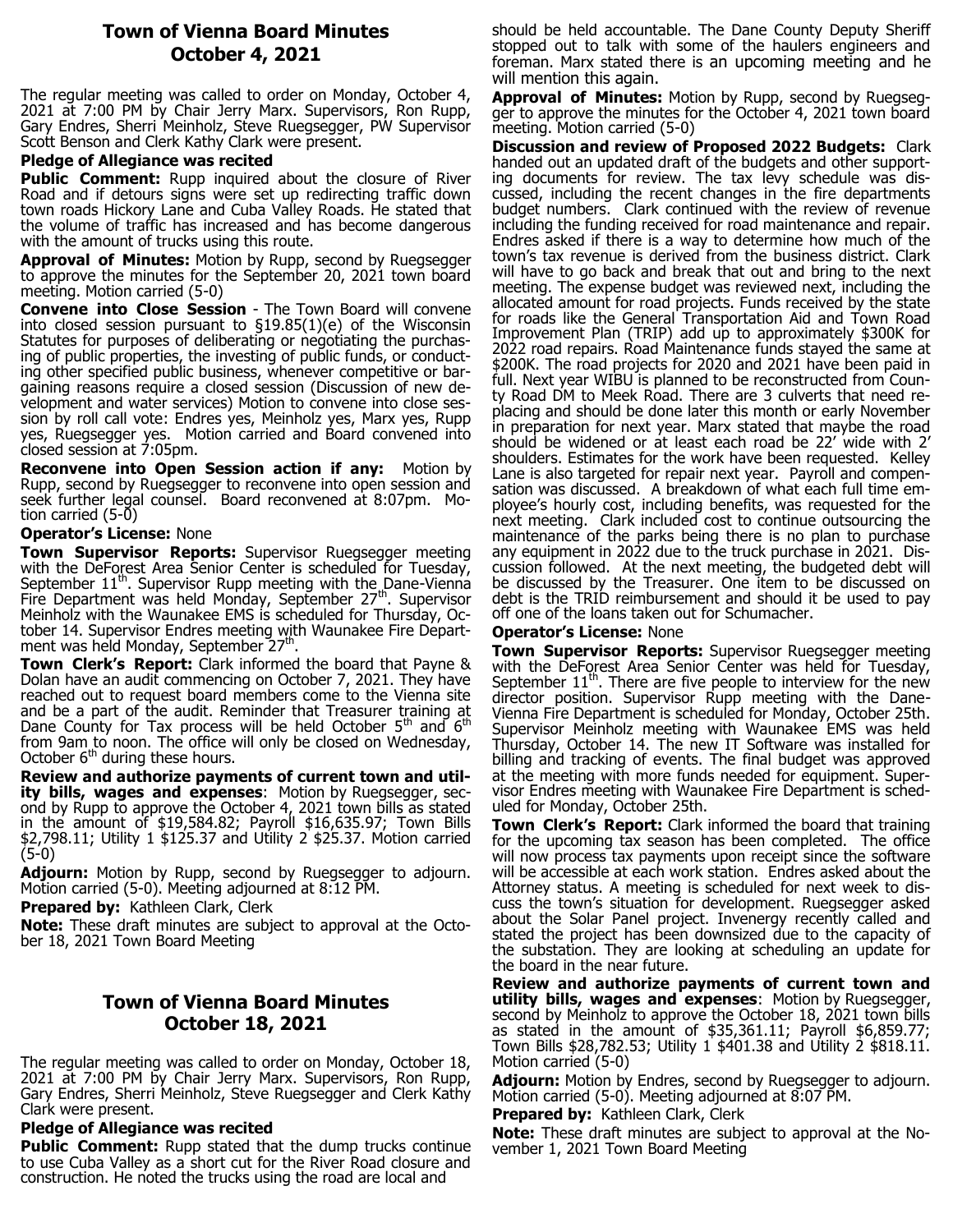### **Notice of Public Budget Hearing Town of Vienna, Dane County**

**NOTICE IS HEREBY GIVEN** that on Monday, November 15, 2021 at 6:30 P.M. at the Town of Vienna Hall; the Annual Public Town Budget hearing for the Town of Vienna will be held for the **PROPOSED BUDGET** for the 2022 year. The proposed budget in detail is available for inspection at the Town of Vienna Office M-F from 8:00 AM to 4:00 PM beginning on November 2, 2021 per Wis. Stats. 65.90

| <b>REVENUES:</b>                      | % Change    | 2021 Approved Budget | 2022 Proposed Budget |
|---------------------------------------|-------------|----------------------|----------------------|
| Local Taxes                           | 18.03%      | 615,033              | 725,934              |
| Lottery Credit                        | $-10.26%$   | 15,600               | 14,000               |
| Intergovernmental Revenues            | $-37.08%$   | 682,009              | 429,135              |
| Licenses / Permits                    | .74%        | 30,950               | 31,180               |
| Room Tax Revenue                      | 0%          | 100,000              | 100,000              |
| <b>Public Charges for Services</b>    | 0%          | 114,800              | 114,800              |
| Miscellaneous & Interest              | 9.80%       | 36,580               | 40,164               |
| <b>Town Funds Applied</b>             | $-50.1%$    | 435,800              | 217,450              |
| <b>TOTAL REVENUES</b>                 | $-17.63%$   | 2,030,772            | 1,672,664            |
|                                       |             |                      |                      |
| <b>EXPENDITURES:</b>                  | %<br>Change |                      |                      |
| <b>General Government</b>             | $-3.94%$    | 288,132              | 277,222              |
| <b>Public Works</b>                   | $-33.65%$   | 1,313,791            | 871,713              |
| <b>Public Safety</b>                  | 14.52%      | 114,059              | 130,616              |
| Health & Human Services               | $-7.12%$    | 28,117               | 26,112               |
| Cultural/Recreational/Education       | $-3.66%$    | 8,500                | 8,200                |
| <b>Conservation &amp; Development</b> | 96.13%      | 83,375               | 164,501              |
| Debt Service Costs                    | 0%          | 194,298              | 194,298              |
| <b>TOTAL EXPENDITURES</b>             | $-17.63%$   | 2,030,772            | 1,672,664            |

|                                   | <b>1/1/2022</b>    | <b>12/31/2022</b>   |
|-----------------------------------|--------------------|---------------------|
| <b>Town General Fund</b>          | \$350,000          | \$200,000           |
| <b>Equipment Replacement Fund</b> | $\frac{\$}{1,475}$ | $\frac{\$}{55,000}$ |

### *Notice of Special Town of Vienna Meeting*

**A regular Town of Vienna Board Meeting will be held immediately following the Annual Budget Meeting. The 2022 Town of Vienna Budget will be approved as well as: 1) Approving the 2021 Town Tax Levy, as per Sec. 60.10(1) (a) State Stats 2) Approving the total highway expenditures, as per Sec 82.03 State Stats**